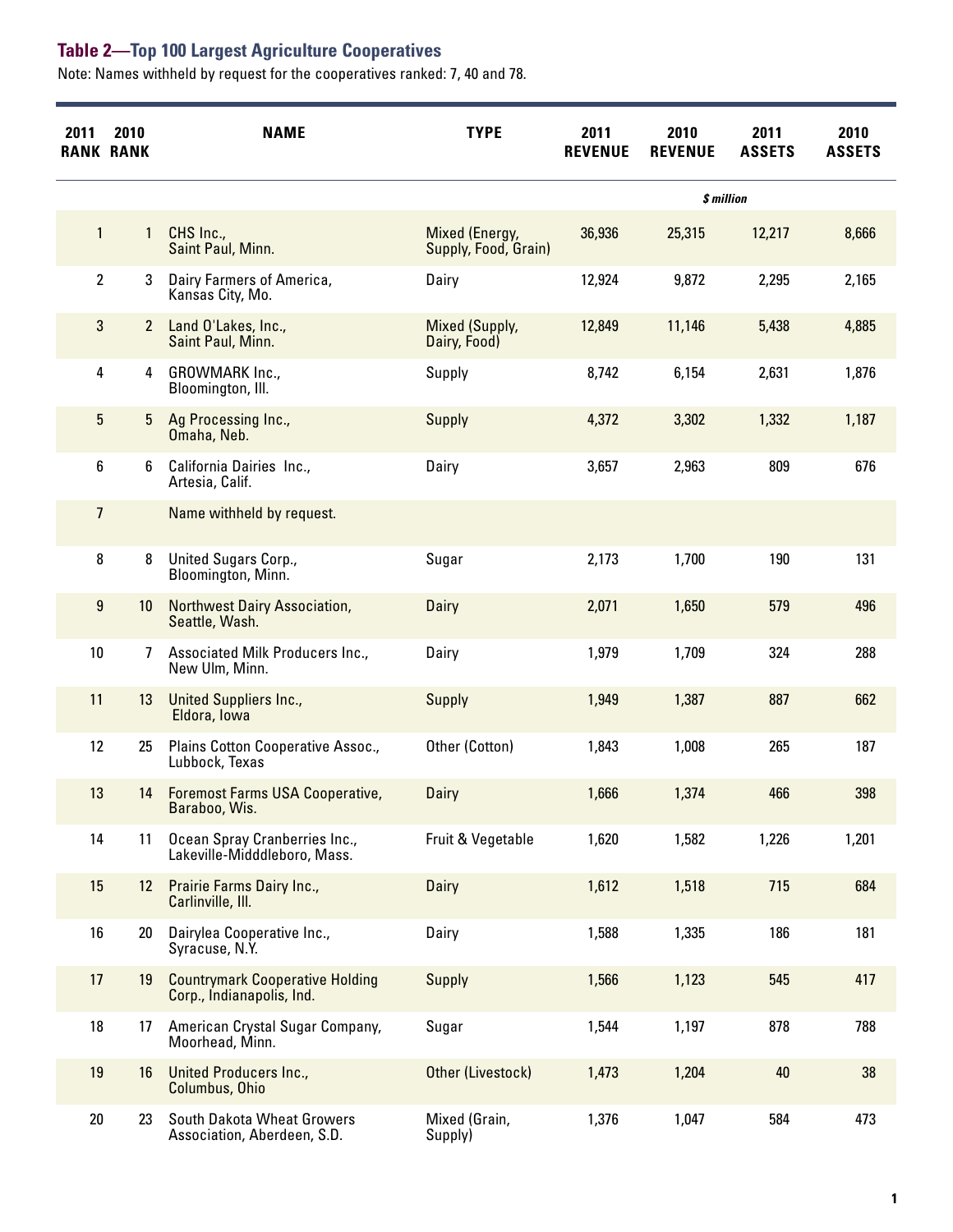| 2011 | 2010<br><b>RANK RANK</b> | <b>NAME</b>                                                     | <b>TYPE</b>              | 2011<br><b>REVENUE</b> | 2010<br><b>REVENUE</b> | 2011<br><b>ASSETS</b> | 2010<br><b>ASSETS</b> |
|------|--------------------------|-----------------------------------------------------------------|--------------------------|------------------------|------------------------|-----------------------|-----------------------|
|      |                          |                                                                 |                          |                        | \$ million             |                       |                       |
| 21   | 21                       | MFA Incorporated,<br>Columbia, Mo.                              | <b>Supply</b>            | 1,366                  | 1,051                  | 408                   | 358                   |
| 22   | 15                       | Maryland & Virginia Milk Producers<br>Co-op Assoc., Reston, Va. | Dairy                    | 1,356                  | 1,221                  | 159                   | 158                   |
| 23   | 22                       | MFA Oil Company,<br>Columbia, Mo.                               | <b>Supply</b>            | 1,307                  | 1,047                  | 381                   | 338                   |
| 24   | 27                       | Farmers Cooperative Co.,<br>Ames, Iowa                          | Mixed (Grain,<br>Supply) | 1,243                  | 842                    | 546                   | 330                   |
| 25   | 26                       | <b>Producers Livestock Marketing</b><br>Assoc. Omaha, Neb.      | Other (Livestock)        | 1,153                  | 908                    | 115                   | 122                   |
| 26   | 18                       | Riceland Foods Inc.,<br>Stuttgart, Ark.                         | Other (Rice)             | 1,109                  | 1,127                  | 574                   | 480                   |
| 27   | 32                       | Co-Alliance, LLP,<br>Avon, Ind.                                 | <b>Supply</b>            | 1,042                  | 767                    | 382                   | 255                   |
| 28   | 44                       | Innovative Ag Services Co.,<br>Monticello, Iowa                 | Grain                    | 1,028                  | 610                    | 250                   | 117                   |
| 29   | 24                       | <b>Sunkist Growers Inc.,</b><br>Sherman Oaks, Calif.            | Fruit & Vegetable        | 1,019                  | 1,013                  | 183                   | 190                   |
| 30   | 38                       | Staple Cotton Cooperative Assoc.,<br>Greenwood, Miss.           | Other (Cotton)           | 963                    | 658                    | 354                   | 278                   |
| 31   | 34                       | Heartland Co-op,<br>W. Des Moines, Iowa                         | Grain                    | 962                    | 710                    | 483                   | 199                   |
| 32   | 30                       | Agri-Mark Inc.,<br>Methuen, Mass.                               | Dairy                    | 899                    | 782                    | 316                   | 268                   |
| 33   | 43                       | Aurora Cooperative Elevator Co.,<br>Aurora, Neb.                | Mixed (Grain,<br>Supply) | 892                    | 614                    | 427                   | 325                   |
| 34   | 33                       | Select Milk Producers Inc.,<br>Artesia, N.M.                    | Dairy                    | 888                    | 727                    | 107                   | 91                    |
| 35   | 36                       | Lone Star Milk Producers,<br><b>Windthorst, Texas</b>           | Dairy                    | 879                    | 688                    | 97                    | 64                    |
| 36   | 28                       | Snake River Sugar Co.,<br>Boise, Idaho                          | Sugar                    | 876                    | 827                    | 699                   | 673                   |
| 37   | 35                       | Michigan Milk Producers Assoc.,<br>Novi, Mich.                  | Dairy                    | 871                    | 699                    | 167                   | 161                   |
| 38   | 42                       | United Dairymen of Arizona,<br>Tempe, Ariz.                     | Dairy                    | 830                    | 615                    | 131                   | 110                   |
| 39   | 31                       | <b>Blue Diamond Growers,</b><br>Sacramento, Calif.              | Other (Nut)              | 825                    | 775                    | 297                   | 276                   |
| 40   |                          | Name withheld by request.                                       |                          |                        |                        |                       |                       |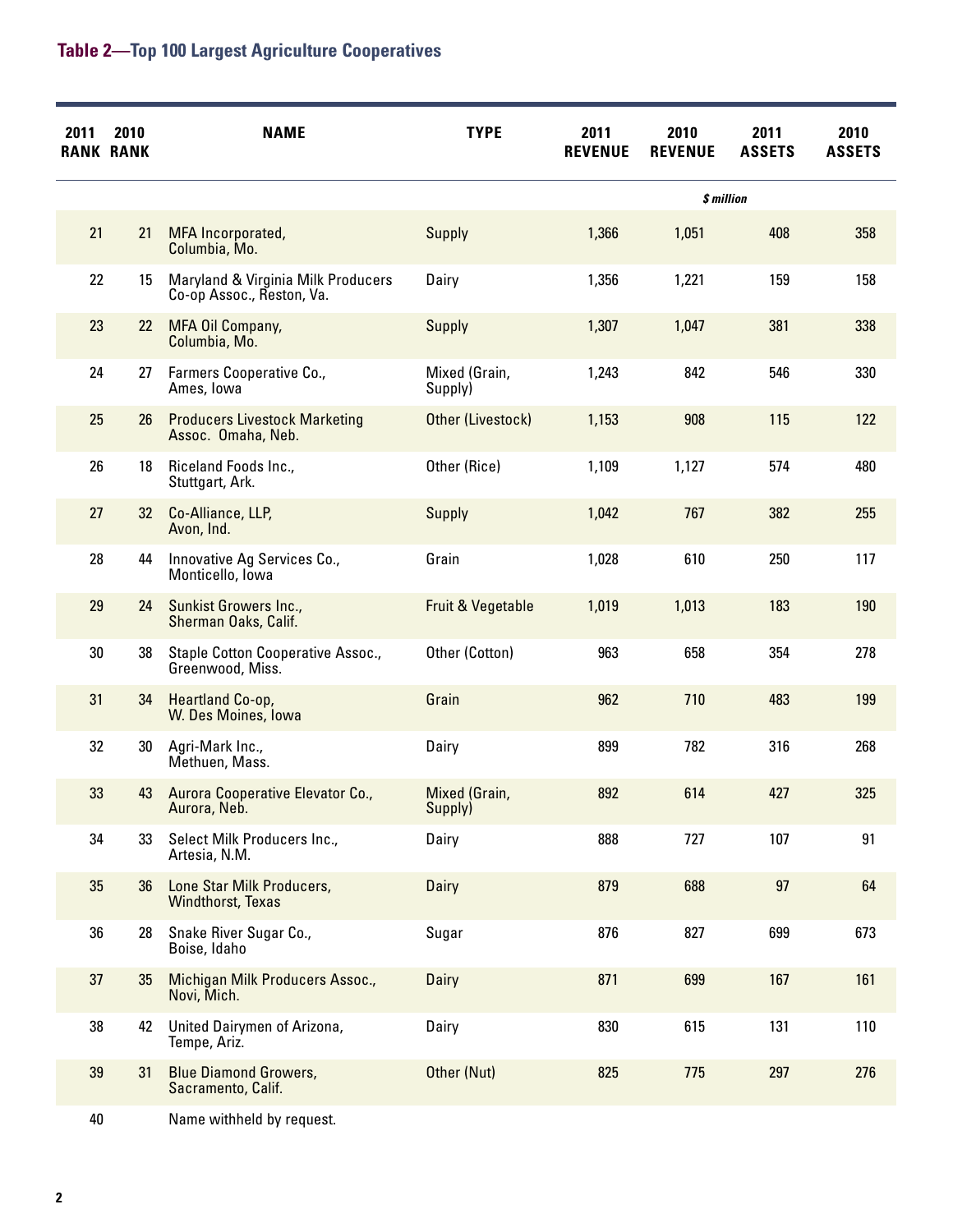| 2011 | 2010<br><b>RANK RANK</b> | <b>NAME</b>                                                                     | <b>TYPE</b>              | 2011<br><b>REVENUE</b> | 2010<br><b>REVENUE</b> | 2011<br><b>ASSETS</b> | 2010<br><b>ASSETS</b> |
|------|--------------------------|---------------------------------------------------------------------------------|--------------------------|------------------------|------------------------|-----------------------|-----------------------|
|      |                          |                                                                                 |                          |                        | \$ million             |                       |                       |
| 41   | 46                       | Tennessee Farmers Cooperative,<br>La Vergne, Tenn.                              | Supply                   | 726                    | 581                    | 278                   | 211                   |
| 42   | 41                       | Upstate Niagara Cooperative Inc.,<br>Buffalo, N.Y.                              | Dairy                    | 722                    | 619                    | 217                   | 203                   |
| 43   | 40                       | <b>Cooperative Regions of Organic</b><br>Producer Pools (CROPP), La Farge, Wis. | Dairy                    | 716                    | 620                    | 180                   | 160                   |
| 44   | 45                       | Farmers Cooperative,<br>Dorchester, Neb.                                        | Mixed (Grain,<br>Supply) | 716                    | 602                    | 265                   | 192                   |
| 45   | 51                       | Trupointe Cooperative,<br>Piqua, Ohio                                           | Mixed (Grain,<br>Supply) | 713                    | 512                    | 229                   | 168                   |
| 46   | 39                       | Cooperative Producers Inc.,<br>Hastings, Neb.                                   | Grain                    | 695                    | 639                    | 361                   | 241                   |
| 47   | 53                       | <b>Central Valley Ag Cooperative,</b><br>O'Neil, Neb.                           | Mixed (Supply,<br>Grain) | 672                    | 506                    | 251                   | 167                   |
| 48   | 11                       | National Grape Co-operative Assoc.<br>Inc., Westfield, N.Y.                     | Fruit & Vegetable        | 640                    | 660                    | 362                   | 364                   |
| 49   | 54                       | NEW Cooperative Inc.,<br>Fort Dodge, Iowa                                       | Grain                    | 637                    | 498                    | 257                   | 173                   |
| 50   | 57                       | United Farmers Cooperative,<br>York, Neb.                                       | Grain                    | 633                    | 450                    | 213                   | 156                   |
| 51   | 47                       | Citrus World Inc. (Florida Natural<br>Growers), Lake Wales, Fla.                | Fruit & Vegetable        | 615                    | 577                    | 313                   | 296                   |
| 52   | 52                       | <b>Equity Cooperative Livestock Sales</b><br>Assoc., Baraboo, Wis.              | Other (Livestock)        | 591                    | 510                    | 33                    | 29                    |
| 53   | 59                       | Heritage Cooperative, Inc.,<br>W. Mansfield, Ohio                               | Grain                    | 583                    | 443                    | 170                   | 114                   |
| 54   | 59                       | Sunrise Cooperative Inc.,<br>Fremont, Ohio                                      | Mixed (Grain,<br>Supply) | 577                    | 432                    | 224                   | 151                   |
| 55   | 55                       | NFO Inc.,<br>Ames, Iowa                                                         | Dairy                    | 568                    | 492                    | 35                    | 32                    |
| 56   | 68                       | Watonwan Farm Service Co.,<br>Truman, Minn.                                     | Mixed (Grain,<br>Supply) | 555                    | 388                    | 195                   | 92                    |
| 57   | 58                       | Michigan Sugar Co.,<br>Bay City, Mich.                                          | Sugar                    | 549                    | 448                    | 256                   | 255                   |
| 58   | 60                       | North Central Farmers Elevator,<br>Ipswich, S.D.                                | Mixed (Grain,<br>Supply) | 529                    | 442                    | 201                   | 137                   |
| 59   | 56                       | Producers Rice Mill Inc.,<br>Stuttgart, Ark.                                    | Other (Rice)             | 528                    | 479                    | 206                   | 172                   |
| 60   | 76                       | United Cooperative,<br>Beaver Dam, Wis.                                         | Supply                   | 525                    | 326                    | 365                   | 332                   |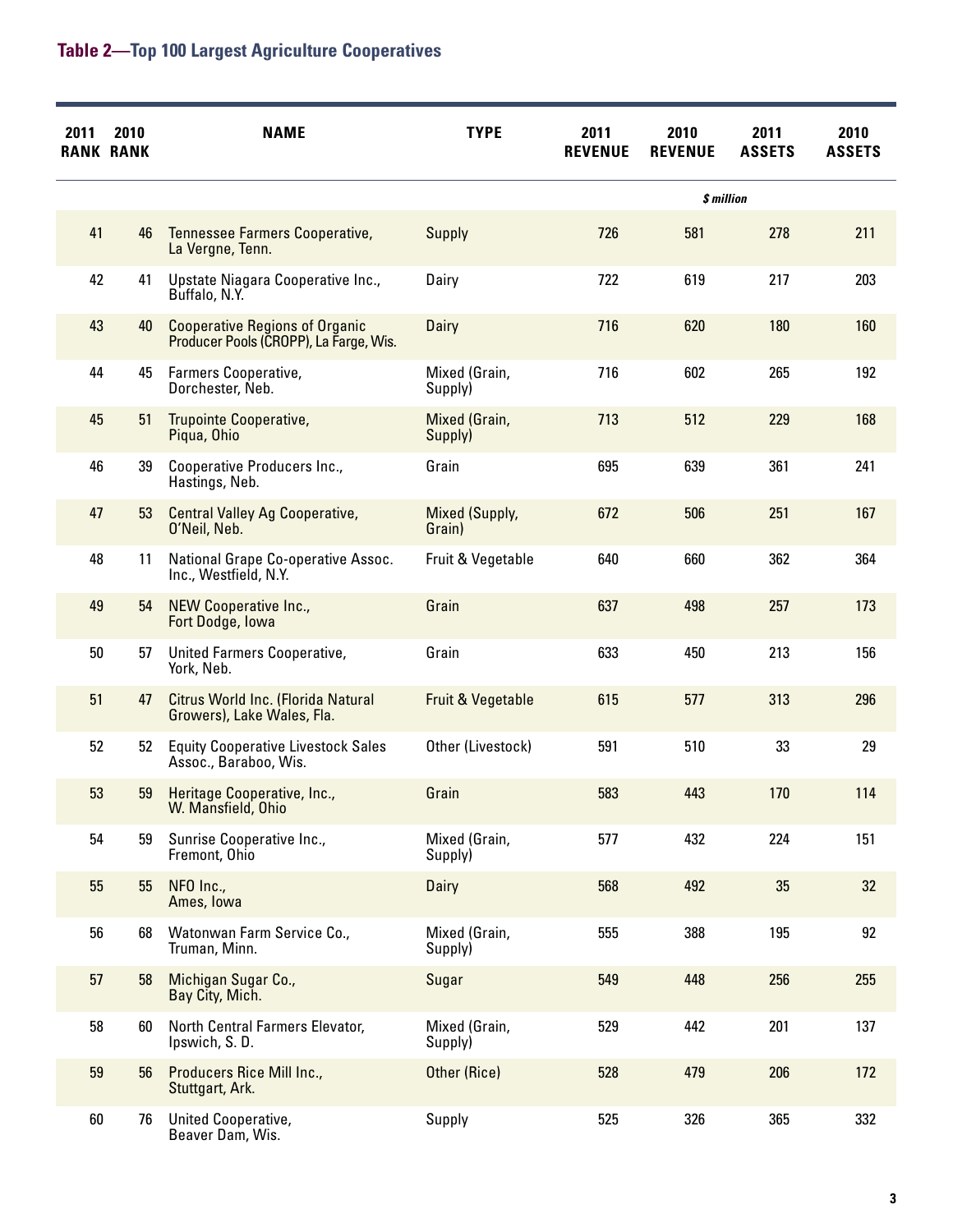| 2011   | 2010<br><b>RANK RANK</b> | <b>NAME</b>                                                         | <b>TYPE</b>              | 2011<br><b>REVENUE</b> | 2010<br><b>REVENUE</b> | 2011<br><b>ASSETS</b> | 2010<br><b>REVENUE</b> |
|--------|--------------------------|---------------------------------------------------------------------|--------------------------|------------------------|------------------------|-----------------------|------------------------|
|        |                          |                                                                     |                          |                        | \$ million             |                       |                        |
| 61     | 61                       | Southern Minnesota Beet Sugar<br>Cooperative, Renville, Minn.       | Sugar                    | 510                    | 440                    | 360                   | 319                    |
| 62     | 50                       | Pacific Coast Producers,<br>Lodi, Calif.                            | Fruit & Vegetable        | 502                    | 516                    | 304                   | 301                    |
| 63     | 85                       | Landmark Services Cooperative,<br>Cottage Grove, Wis.               | Mixed (Supply,<br>Grain) | 500                    | 295                    | 166                   | 155                    |
| 64     | 63                       | <b>Tillamook County Creamery</b><br>Association, Tillamook, Ore.    | Dairy                    | 479                    | 426                    | 295                   | 264                    |
| 65     | 67                       | First District Assoc.,<br>Litchfield, Minn.                         | Dairy                    | 477                    | 391                    | 95                    | 87                     |
| 66     | 73                       | Key Cooperative,<br>Roland, lowa                                    | Mixed (Supply,<br>Grain) | 474                    | 350                    | 116                   | 110                    |
| 67     | 48                       | <b>Farmers Grain Terminal Inc.,</b><br>Greenville, Miss.            | Grain                    | 473                    | 306                    | 174                   | 116                    |
| 68     | 65                       | Alabama Farmers Cooperative Inc.,<br>Decatur, Ala.                  | Grain                    | 463                    | 415                    | 232                   | 198                    |
| 69     | 49                       | <b>West Central Cooperative,</b><br>Ralston, Iowa                   | Mixed (Grain,<br>Supply) | 445                    | 520                    | 381                   | 250                    |
| 70     | 83                       | Premier Cooperative Inc.,<br>Champaign, Ill.                        | Grain                    | 444                    | 308                    | 153                   | 99                     |
| 71     | 129                      | <b>Carolinas Cotton Growers</b><br>Cooperative Inc., Garner, N.C.   | Other (Cotton)           | 435                    | 210                    | 181                   | 123                    |
| 72     | 64                       | <b>Frenchman Valley Farmers</b><br>Cooperative Inc., Imperial, Neb. | Mixed (Supply,<br>Grain) | 432                    | 419                    | 287                   | 153                    |
| 73     | 77                       | <b>Western Consolidated Cooperatives,</b><br>Holloway, Minn.        | Mixed (Grain,<br>Supply) | 431                    | 343                    | 199                   | 201                    |
| 74     | 75                       | River Valley Cooperative,<br>Davenport, lowa                        | Mixed (Grain,<br>Supply) | 424                    | 346                    | 155                   | 84                     |
| 75     | 102                      | Alliance Grain Co.<br>Gibson City, III.                             | Grain                    | 405                    | 274                    | 112                   | 60                     |
| 76     | 92                       | Western Sugar Cooperative,<br>Denver, Colo.                         | Sugar                    | 401                    | 383                    | 230                   | 197                    |
| 77     | 74                       | <b>Swiss Valley Farms Cooperative,</b><br>Davenport, lowa           | Dairy                    | 397                    | 347                    | 119                   | 115                    |
| 78     |                          | Name withheld by request.                                           |                          |                        |                        |                       |                        |
| 79     | 105                      | <b>Farmers Cooperative Society, Sioux</b><br>Center, Iowa           | Mixed (Grain,<br>Supply) | 394                    | 167                    | 182                   | 127                    |
| $80\,$ | 104                      | Five Star Cooperative,<br>New Hampton, Iowa                         | Mixed (Grain,<br>Supply) | 391                    | 271                    | 153                   | 57                     |